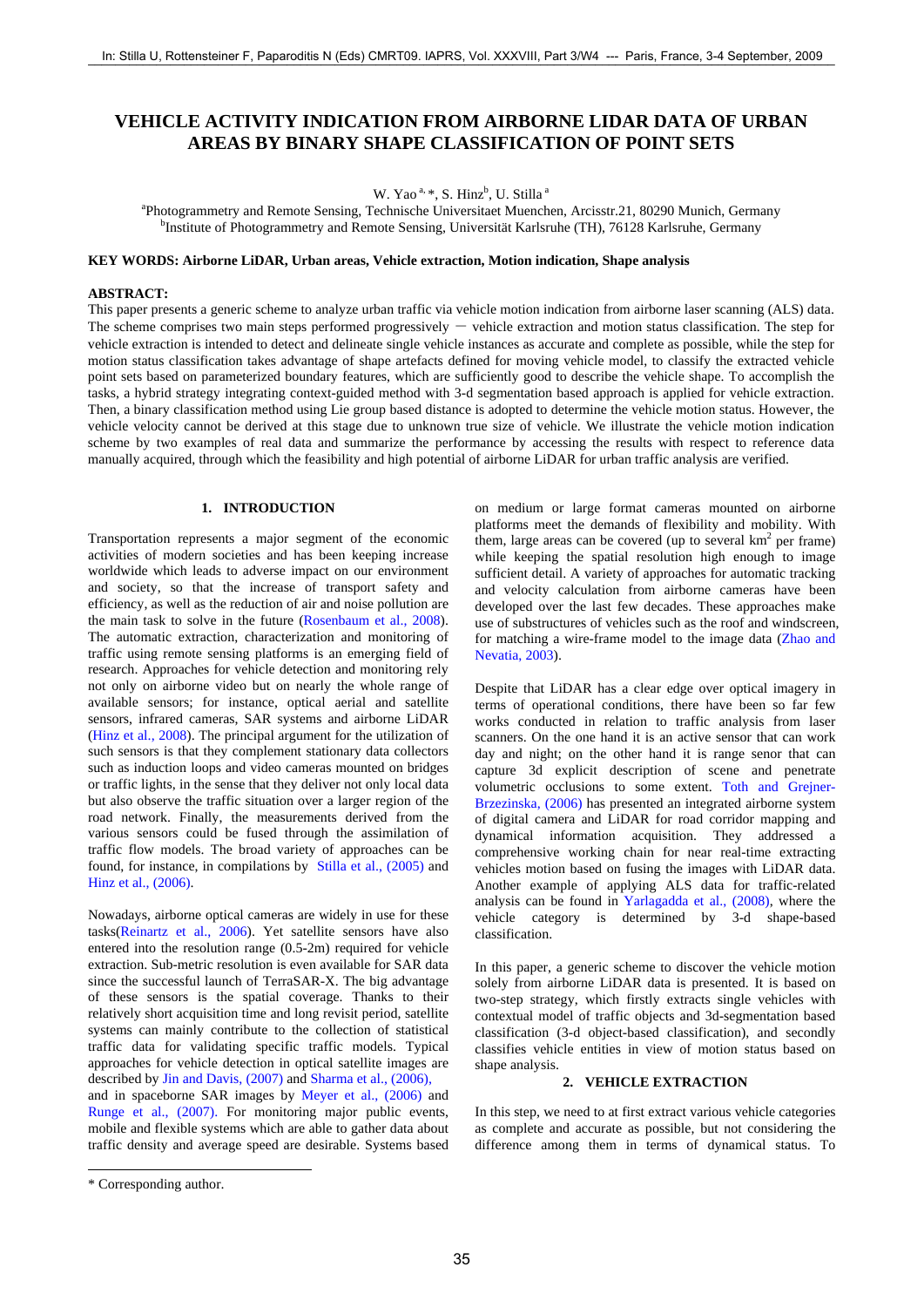accomplish this task, we proposed a hybrid strategy that integrates context-guided progressive method with 3-d segmentation based classification. Experiments demonstrated that the assimilation of these two approaches  $(Fig. 1)$  can make our vehicle extraction from LiDAR data of urban areas more competent and robust, even against complex scenes.



Figure 1. Integrated scheme for vehicle extraction.

## **2.1 Context-guided extraction**

This extraction strategy comprises knowledge about how and when certain parts of the vehicle and context model of traffic related objects in urban areas are optimally exploited, thereby forming the basic control mechanism of the extraction process. In contrast to other common approaches dealing with LiDAR data analysis, it neither uses the reflected intensity for extraction nor combines multiple data sources acquired simultaneously. The philosophy is to exploit geometric information of ALS data as much as possible primarily based on such context-relation that vehicles are generally placed upon the ground surface. Moreover, the approach on the one side can be viewed as a processing strategy progressively reducing "region of interest". It is subdivided into four steps: ground level separation, geo-tiling and filling, vehicle-top detection and selection, segmentation, which are respectively elaborated in detail in Yao et al., (2008)a. An exemplary result on one coregistered dataset is shown in Fig.2.



Figure 2. Vehicle extraction result as white outlined contours for test data I using context-guilded method.

## **2.2 3D segmentation based classification**

Since many vehicles in modern cities might travel on the elevated roads such as flyover or bridge, the context relation abided by the method in section 2.1 does not always hold. Therefore, we introduced a 3D object-based classification strategy for extracting semantic objects directly from LiDAR point cloud of urban areas. It could either extract two object classes – vehicle and elevated road simultaneously or only elevated road, where vehicle can further be detected considering elevated road here as ground. The ALS data is firstly subjected to the segmentation process using nonparametric clustering tool – mean shift (MS). The obtained results are usually not able to give a significative description of distinct natural and man-made objects in complex scenes, even though MS does a genuine clustering directly on 3D point cloud to discover various geometric modes in it. Hence, the initial resulted point segments have to be handled under the global optimization criterions to generate more consistent subsets of laser data. For it, a modified normalized-cuts (Ncuts) is applied with the sense of perceptual grouping. Finally, based on derived features of spatially separated point clusters that potentially correspond to semantic object entities, classification is performed to evaluate them to extract the flyover and vehicle (Yao et al., 2009). Applying this approach to a one-path dataset yielded Fig.3.



Figure 3. Vehicle (green) and flyover extraction results for test data II using 3D segentation based classification.

#### **3. VEHICLE MOTION INDICATION**

For extracted vehicles resulted from last step, the parameterized model for point sets of single vehicles can then be produced by shape analysis. From the parameterized features of vehicle shape, the across-track vehicle motion (-component) is able to be indicated unambiguously based on the moving vehicle model in ALS data, whereas the along track motion cannot be implied without prior knowledge about individual vehicle sizes. In this section, the vehicle motion status is attempted to be inferred up to the across-track direction without derive the velocity.

## **3.1 Vehicle Parametrization**

Generally, the laser data provide us a straightforward 3D parameterization, as vehicle forms change more vertically than horizontally. To refine the 3D vehicle envelope model (Yao et al., 2008b), however, is difficult, because the laser point density acquired under common configurations is usually not sufficient to model the vertical profile of a vehicle. The situation is even more degraded by motion artifacts, because the large relative velocity of the sensor to object results in fewer laser points, making vehicle appears like a blob. Consequently, it is not easy to analytically model the vertical vehicle profiles from ALS data, which would be a simple task for much denser terrestrial laser data.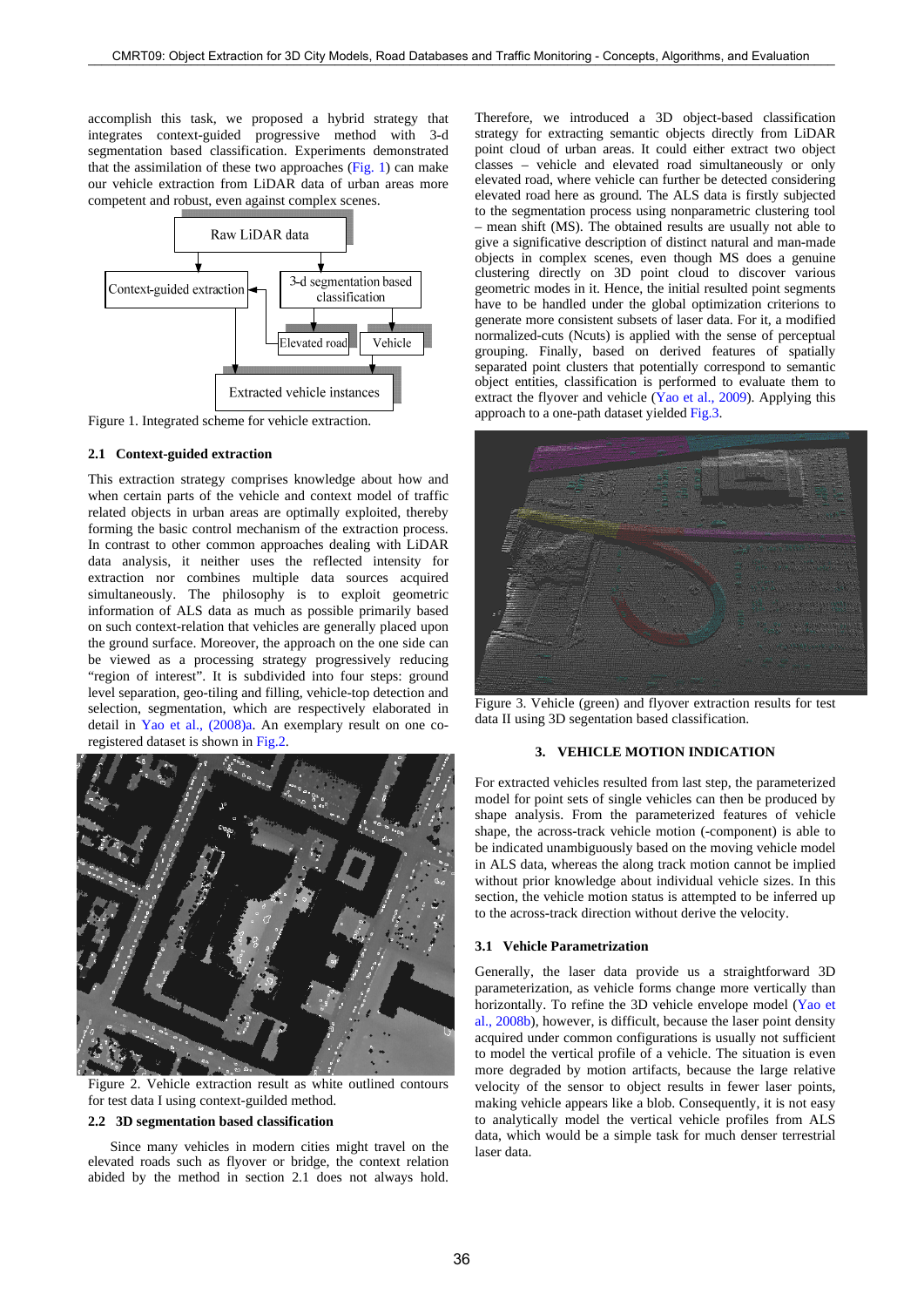Yarlagadda et al., (2008) has applied a spoke model to vehicle database in a parking lot scanned by airborne LiDAR for 3D classification task of vehicle category. The point cloud of single vehicle is fitted with multiple connected planes being similar to spokes, which are used to describe the vehicle shape via two controlling parameters for each spoke, namely the orientation and radius of it. For the purpose of our task, it is desirable that the original vehicle form and motion artifacts are able to be captured by a unified geometric model. Due to flexibility and efficiency, the spoke model for vehicle point sets is selected here as general framework for vehicle shape parametrization. Being subject to minor modifications towards the analysis objective, the spoke model could consistently encode geometric information used for robust classification of vehicle motion.

Based on the moving vehicle model, which is focused on the 2 d deformation of vehicle form, the 3D spoke model of vehicles can be projected onto 2-d plane to deriving the shape parameters, thereby avoiding unnecessary complexities. Instead, the angle of shear and radius of projected 2-d point sets have to be estimated as controlling parameters of modified spoke model for vehicle parametrization. Due to the limited point sampling rate of ALS data, the number of spokes in the model is flexible to be determined depending on the point density or vehicle category, despite that the vehicles in our test data are frequently modeled with only one spoke.

To obtain the geometric features of extracted vehicles, the shape analysis is to be performed on the projected point sets of the spoke model. The whole procedure mainly consists of two steps: boundary tracking and parallelogram fitting.

A modified convex-hull algorithm (Jarvis, 1977) is used to determine the boundary of a set of points, namely the spoke model of extracted vehicles. The modification is to constrain the searching space of a convex hull formation to a neighborhood. The study showed that the approach can yield satisfactory results if the point distribution is consistent throughout the dataset. Such condition could be fulfilled, as only one-path ALS data are considered for moving object. The boundary tracing method for a point set *B* using a modified convex hull analysis starts also with a randomly selected boundary point *P*. Then, we use the convex hull algorithm to find the next boundary point  $P_k$  within the neighborhood of  $P$ , which is defined as rectangle with two dimensions corresponding to the point spacing in along and across-track directions of ALS data. Finally, the approach will proceed to the newly selected boundary point and repeat the step mentioned above until the point *P* is selected as  $P_k$  again, as depicted in the left column of Fig.4. 37 In: Stilla U, Rottensteiner F, Paparoditis N (Eds) CMRT09. IAPRS, Vol. XXXVIII, Part 3/W4 --- Paris, France, 3-4 September, 2009

Since the sampling irregularity and randomness are generally assumed to be present in the LiDAR data, the traced boundary cannot be directly used as shape description for single vehicle instances, based on which the shape analysis is performed to parameterize the vehicle point sets. Consequently, a boundary regularization process aided by analytic fitting operations is to be introduced for tackling these problems. It is noticed that most vehicles have mutually parallel directions. We can find these directions from the boundary points and fit parametric lines.

The first step in regularization is to extract the points that lie on identical line segments. This is done by sequentially following the boundary points and locating positions where the slopes of two consecutive edges are significantly different. Points on

these edges are grouped to one line segment. Therefore, a set of line segments  $\{l_1, l_2, ..., l_n, n \geq 4\}$  from which four longest line segment  $\{L_1, L_2, L_3, L_4\}$  are selected. Each of the selected line segments is modeled by equation  $A_i x + B_i y + 1 = 0$ . Based on the slope  $M_i = -A_i/B_i$ , line segments are sorted into different groups, each of which contains line segments being parallel within a given tolerance. As we know from the defined vehicle models (Yao et al., 2008b), the vehicle point sets generally appear as a parallelogram and have only two groups of line segments, i.e. vertical and horizontal.

The next step is to determine the least squares fitting to these line segments, with the constraints that the lines segments are parallel to each other within one group, namely parallelogram fitting. The solution consists of sets of parameters required to describe four line segments, which are formed as following line equations:

$$
A_i x + B_i y + 1 = 0 \t i = 1,2,3,4; \t j = j(i) = 1,2,3,... \t m_i
$$

1 0 *Ax By i i i* =1,2,3,4; *j* = *j*(i) =1,2,3,… *mi*

with the condition:  $\frac{M_1 - M_3}{M_1 - M_3}$  $2 - M_4$  $M<sub>2</sub> = M$  $\begin{array}{l}\n= M_3 \\
= M_4 \end{array}$   $\Leftrightarrow$   $L_1$  (  $L_2$  ) and  $L_3$  (  $L_4$  ) are opposite sides.

where  $m_i$  is the number of points on the line segment *i*. However, there are no specific constraints on the line segments belonging to different groups.

Once the spoke model of vehicle point sets is constructed and parameterized (Fig.4, right column), two controlling parameters can be derived, which measure the accordance of 2-d point sets to parallelogram (non-rectangularity) and dimension scale, respectively. The angle of shear  $\theta_{SA}$  of parameterized vehicle point set:

$$
\theta_{SA} = \arctan\left(\left|\frac{M_2 - M_1}{1 + M_1 \cdot M_2}\right|\right),\,
$$

The extent *E* of parameterized vehicle point set:

$$
E = |L_1| \cdot |L_2| \cdot \sin \theta_{SA}
$$

where  $M_2$ ,  $M_1$  are slopes of line segments belonging to two groups respectively and | | indicates the length of corresponding line segment.



Figure 4. Two examples for vehicle parametrization: boundary tracing, shape regulation (parallelogram fitting). Top row: moving vehicle; bottom row: vehicle of ambiguous movement with abnormal laser reflections. Green points marks the borders of extracted vehicle, red lines indicate the non-parallel sides of a fitted vehicle shape.

Two basic cases have to be distinguished in view of vehicle movement, based on the geometric features derived above for each extracted vehicle. However, they occasionally emerge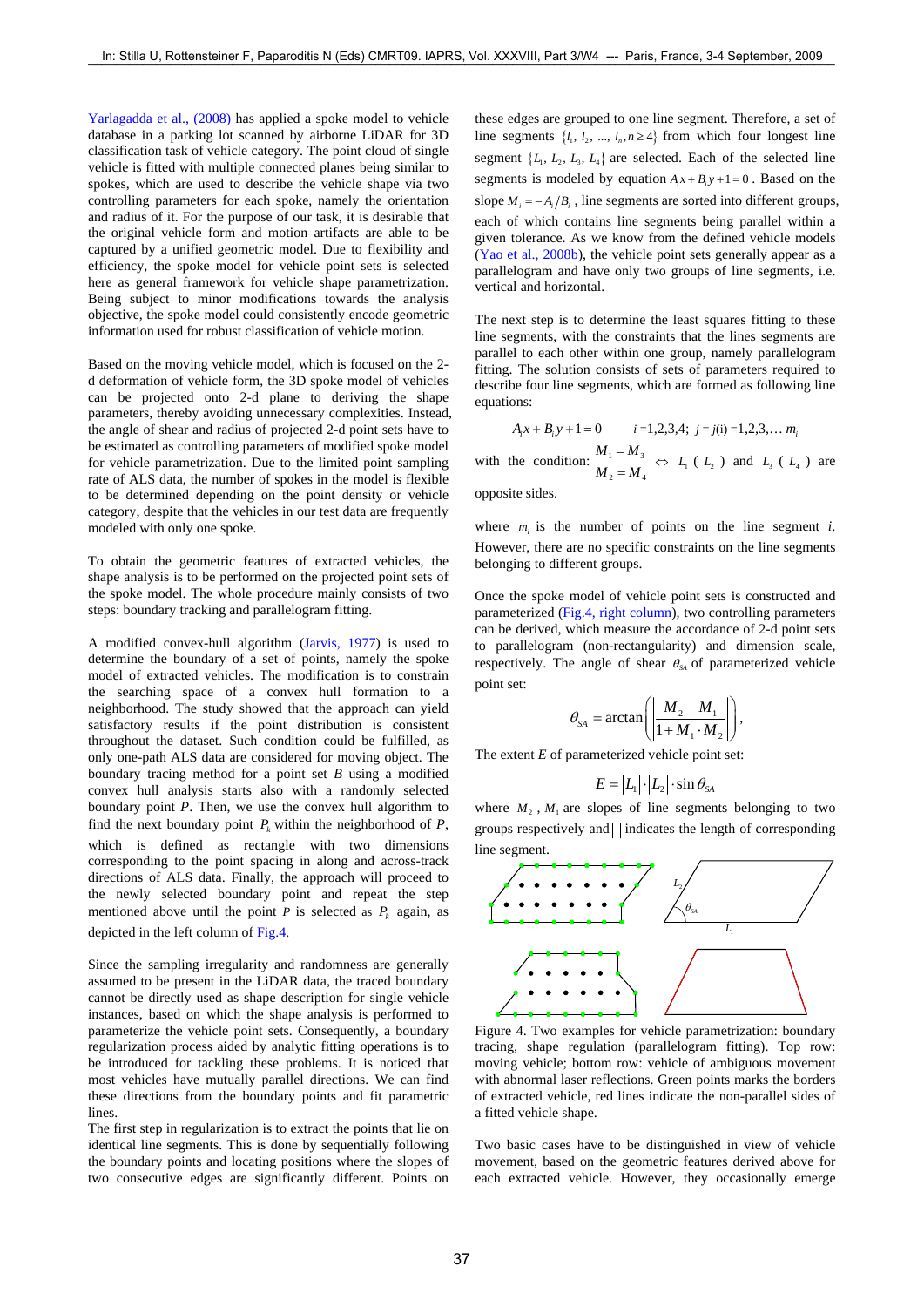other than as parallelogram (Fig.4, bottom row), but e.g. trapezoid, common quadrilaterals, etc, due to unstable sampling characteristics of LiDAR or clutter objects in urban areas. It is difficult to decide whether it is actually a moving vehicle part or a point set of stationary vehicle with missing parts. Generally, these vehicle point sets confuse the shape analysis and deliverer only ambiguous geometric features that cannot be adopted for robust classification. Therefore, this category of vehicle point sets have to be identified and then excluded from candidates delivered to movement classification, which means that they could be only attributed to uncertain motion status at the moment. Those point sets are also undergone the same shape analysis process and can be found when the parallelogram fitting fails. 2008:30 CMRT09: Object Extraction for 3D City Visible Road Databases and Traffic Monitoring Concepts, Application concepts and the concepts of the City Concepts and the concepts of the City Concepts and the concepts of th

#### **3.2 Movement classification**

As indicated in section 3.1, the point sets of extracted vehicle can generally be denoted by spoke model with two parameters, whose configuration is formulated as

$$
X = \begin{pmatrix} U_1 \\ \cdot \\ \cdot \\ U_k \end{pmatrix}, \quad U_i = \begin{pmatrix} \theta_{SA}^i \\ E_i \end{pmatrix}
$$

where *k* denotes the number of spokes in the model. As inspired by the works of Fletcher et al., (2003) and Yarlagadda et al., (2008), the 3D vehicle shape variability is nonlinear and represented as a transformation space. Thus the similarity between vehicle instances can be measured by group distance metric. It has been also confirmed that Lie group PCA can better describe the variability of data that is inherently nonlinear and statistics on linear models may benefit from the addition of nonlinear information. Since our task is intended to classify the vehicle motion based on the shape features of vehicle point sets, the classification framework for distinguishing generic vehicle category can be easily adapted to motion analysis.

Consequently, a new vehicle configuration *Y* can be obtained by a transformation of *X* written in matrix form:  $Y=T(X)$  where

$$
T = \begin{pmatrix} M_1 & 0 \\ \cdot & \cdot & \cdot \\ 0 & M_k \end{pmatrix}, \quad M_i = \begin{pmatrix} R_i & 0 \\ 0 & e^{ai} \end{pmatrix}, \quad R_i \text{ denotes the 2-d}
$$

rotation acting on the angle of shear  $\theta_{SA}$ ,  $e^{ai}$  denotes the scale acting on the extent *E*. By varying *T*, different vehicle shape (motion status) can be represented as transformations of *X*. based on elaborations in Rossmann  $(2002)$ , *M<sub>i</sub>* is a Cartesian product of the scale and angle value groups  $\Re \times SO(2)$ , which are the Lie group of 1-d real value and the Lie group of 2-d rotation, respectively. Since the Cartesian product of Lie group elements is a Lie group and *T* is the Cartesian product of transformation matrices *M* acting on the individual spokes, *T* forms a Lie group. The group *T* is a transformation group that acts on shape parameters *M*. However, any vehicle shape *X* may be represented in *T* as the transformation of a fixed identity atom.

A group is defined as a set of elements together with a binary operation (multiplication) satisfying the closure, associative, identity and the inverse axioms. A Lie group *G* is a group defined on differentiable manifold. The tangent space of group

*G* at the identity *e*, *Te* , is called the Lie algebra *g*. The exponential map *exp* is a mapping from Lie algebra elements to Lie group elements. The inverse of the exponential map is called logarithmic map *log*. The Lie algebra element of *T* is obtained by performing component-wise log operation on each of the *Mi* :

$$
\log(T) = \begin{pmatrix} \log(M_1) & 0 & & \\ \cdot & \cdot & \cdot & \cdot \\ 0 & \cdot & \log(M_k) & \end{pmatrix} \tag{1}
$$

where  $log(M_i) = \alpha_i \begin{pmatrix} 1 & 0 \\ 0 & 1 \end{pmatrix} + \theta_i \begin{pmatrix} 0 & -1 \\ 1 & 0 \end{pmatrix}$ . Equation (1) expresses

the Lie algebra element of an individual spoke in terms of the generator matrices for scaling and 2-d rotation factors.

The intrinsic mean  $\mu$  of a set of transformation matrices  $T_1$ ,  $T_2$ , ...,  $T_n$  of vehicle spoke models is defined as

$$
\mu = \arg \min \sum_{k=1}^{n} d(T_1, T_2)^2
$$
 (2)

where  $d(\cdot, \cdot)$  denotes Riemannian distance on  $G$ , and  $d(T_1, T_2) = \left\| \log(T_1^{-1} T_2) \right\|$  where  $\left\| \cdot \right\|$  is the Frobenius norm of the resulting algebra elements. The 1-parameter Lie algebra element of the spoke model of vehicle point sets is given by

$$
A_{\nu}(t) = \begin{pmatrix} A_{\nu_1}(t) & 0 & 0 \\ \cdot & \cdot & \cdot \\ 0 & A_{\nu_n}(t) & \end{pmatrix} \tag{3}
$$

where  $A_i(t) = t \log(M_i)$ , denoting that the Lie algebra element is defined at a fixed  $(\alpha_i, \theta_i)$  for each spoke, which represents the tangent to a geodesic curve parameterized by *t*. The parameter *t* in (3) sweeps out a 1-parameter sub-group,  $H_v(t)$  of the Lie group *G* of spoke transformations. For any  $g \in G$ , the distance between *g* and  $H<sub>v</sub>(t)$  is defined as

$$
d(g, H_v) = \min d(g, \exp[A_v(t)]), \ t \in \mathfrak{R} \tag{4}
$$

Analogous to the principle components of a vector space, there exist 1-parameter subgroups called the principle geodesic curves (Fletcher et al., 2003) which describe the essential variability of the data points lying on the manifold. The first principle geodesic curve for elements of a Lie group *G* is defined as the 1-parameter subgroup  $H_{(0)}(t)$ , where

$$
v^{(1)} = \arg\min \sum_{i=1}^{n} d^2(\mu^{-1}g_i, H_v)
$$
 (5)

Let  $p_{i,1}$  be the projection of  $\mu^{-1}g_i$  on  $H_{\nu^{(1)}}$ , and define  $g_i^{(1)} = p_{i,1}^{-1} \mu^{-1} g_i$ . The higher *k*-th principle geodesic curve can be determined recursively based on (5).

The motion analysis can then be formulated as a binary classification problem using Lie distance metrics. The input to the Lie distance classifier comprises a set of labeled samples  $T_i$  from two categories of vehicle status  $C_i$  - moving vehicles and stationary ones.  $n<sub>r</sub>$  denotes the number of training samples for each category. The intrinsic mean  $\mu_i$  and the principal geodesics  $H_{(n)}$  are computed for each vehicle class  $C_i$  using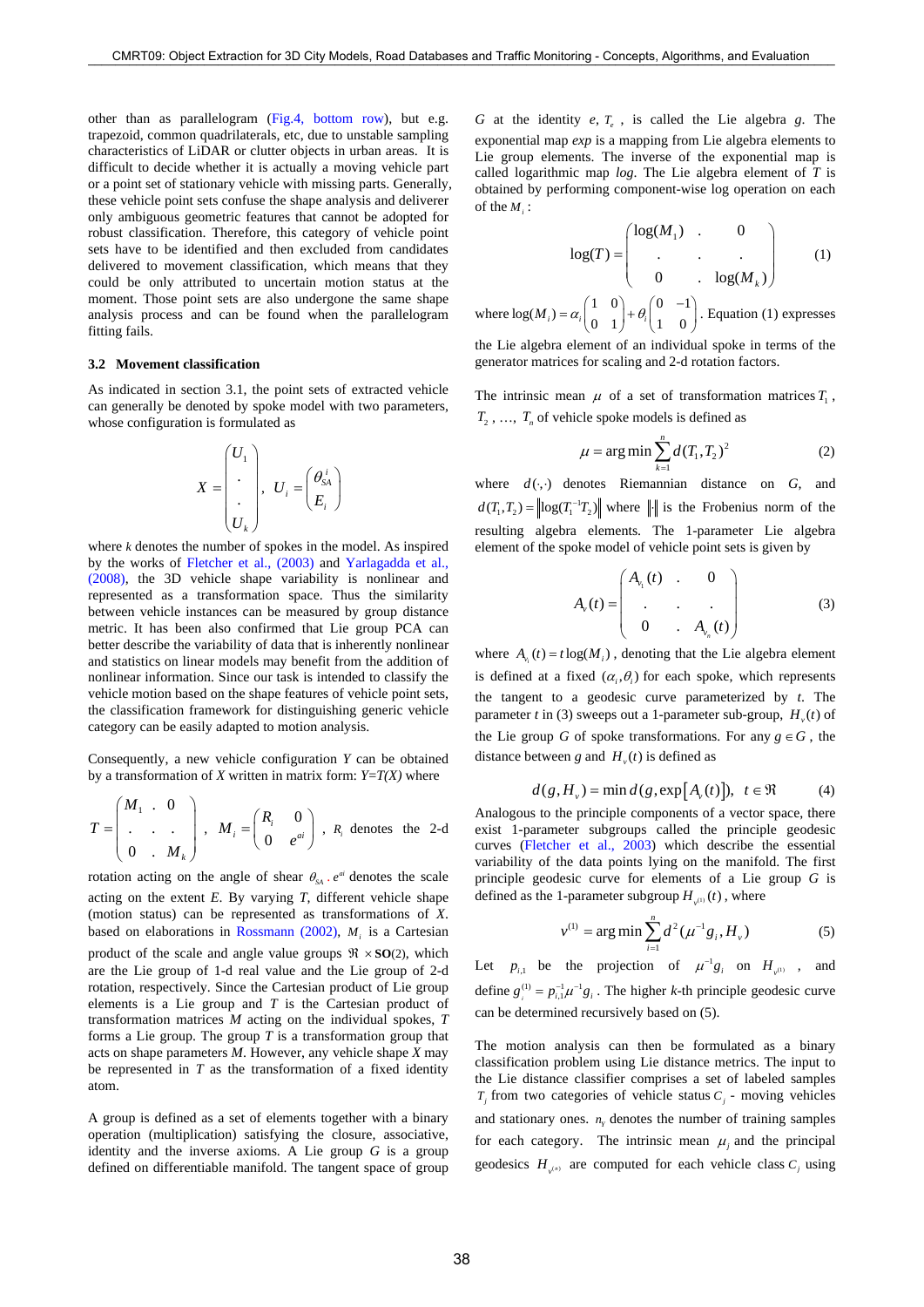the samples  $S_j^m \in S_j$ ,  $1 \le m \le n_Y$ . Once the principal geodesics are available for each  $C_i$ , the classification of an unlabeled sample *x* can be performed by finding the category with the closest first principal geodesics to *x*. The corresponding motion status of a vehicle is found by

$$
j^* = \arg\min \left\| \log(H_{j,\nu^{(1)}}^{-1} x) \right\|, \quad j \in \{1, 2\}
$$
 (6)

Generally, it is claimed that the classification of vehicle status can successfully run based solely on the first principal geodesics of a movement category. Although there are significant variations in shape over one category, the first principal geodesics  $H_{v^{(1)}}$  is assumed to summarize the essential shape features of vehicle point sets in terms of only distinguishing between binary motion statuses.

#### **3.3 Results**

We used the same vehicle datasets as derived in the section 2 to assess the proposed algorithm intended for classifying the motion status. Both of datasets are acquired over  $300 \times 400$   $m<sup>2</sup>$  dense urban areas with averaged point density of about 1.4 pts/ $m^2$ . The only one difference between them is that the first one used is co-registered from multiple strips rather than one-path. The classification results of vehicle motion status are presented in Fig.5. To access the performance of Lie group based classifier, minimum distance classifier was used to classify the same datasets based on the feature space spanned by vehicle parametrization.

The test dataset each consists of more than 50 vehicles successfully detected by vehicle extraction process. A set of 5 vehicle samples from each motion category is manually selected to train the classifier for vehicle motion status at first. It can be expected that poorly chosen training samples due to the strong shape variability in the category of moving vehicle could have a negative effect on classification performance. Therefore, the selection of training data for moving vehicle category should be carried out in such way that the fundamental shape information are expressed and generalized. Receiver Operating Characteristic (ROC) curves are generated by comparing classification results with reference data manually acquired by human interpretation and shown in Fig.6 for respective test datasets.





Figure 5. Vehicles motion classification results for dataset I and II (top-view of vehicle point sets). Blue: moving; Red: stationary; Yellow: uncertain.



Figure 6. ROC curves for vehicle motion classification. (a) Dataset I; (b) Dataset II.

## **3.4 Discussion**

Since we do not have real "ground truth" for vehicle motion which could be simultaneously captured along the scanning campaigns by an imaging sensor as described in Toth and Grejner-Brzezinska, (2006), the results are firstly assessed with respect to human examination abilities. Based on the context relations the vehicle movement could be roughly distinguished between moving vehicles and stationary ones. Note that the along-track motion cannot be resolved on principle if the true length is unknown, our evaluation are inherently biased by ambiguities introduced by the incorrect vehicle length.

It can be found out from the results displayed above that most of detected moving vehicles appear in the heavily travelled roads such as flyovers and main streets of city and the vehicles classified as motionless are mostly found in the parking lots or along road margins. The yellow class indicates the vehicles of uncertain status which are all nearly placed very close to each other in a parking lot and are excluded from the motion classification step due to the shape irregularity. False alarms from motion classification by our approach usually appear for slowly moving vehicles which travelled not perpendicular to the flight direction or those moving ones that are shaped by anomaly sample points in ALS data due to vegetation occlusion or unstable reflection properties. As indicated in ROC curves, the Lie group based classifier outperforms the minimum distance classifier in both cases, as its ability to generalize various shapes from training data, even for worst-cases, is demonstrated. It can also be observed that the second test